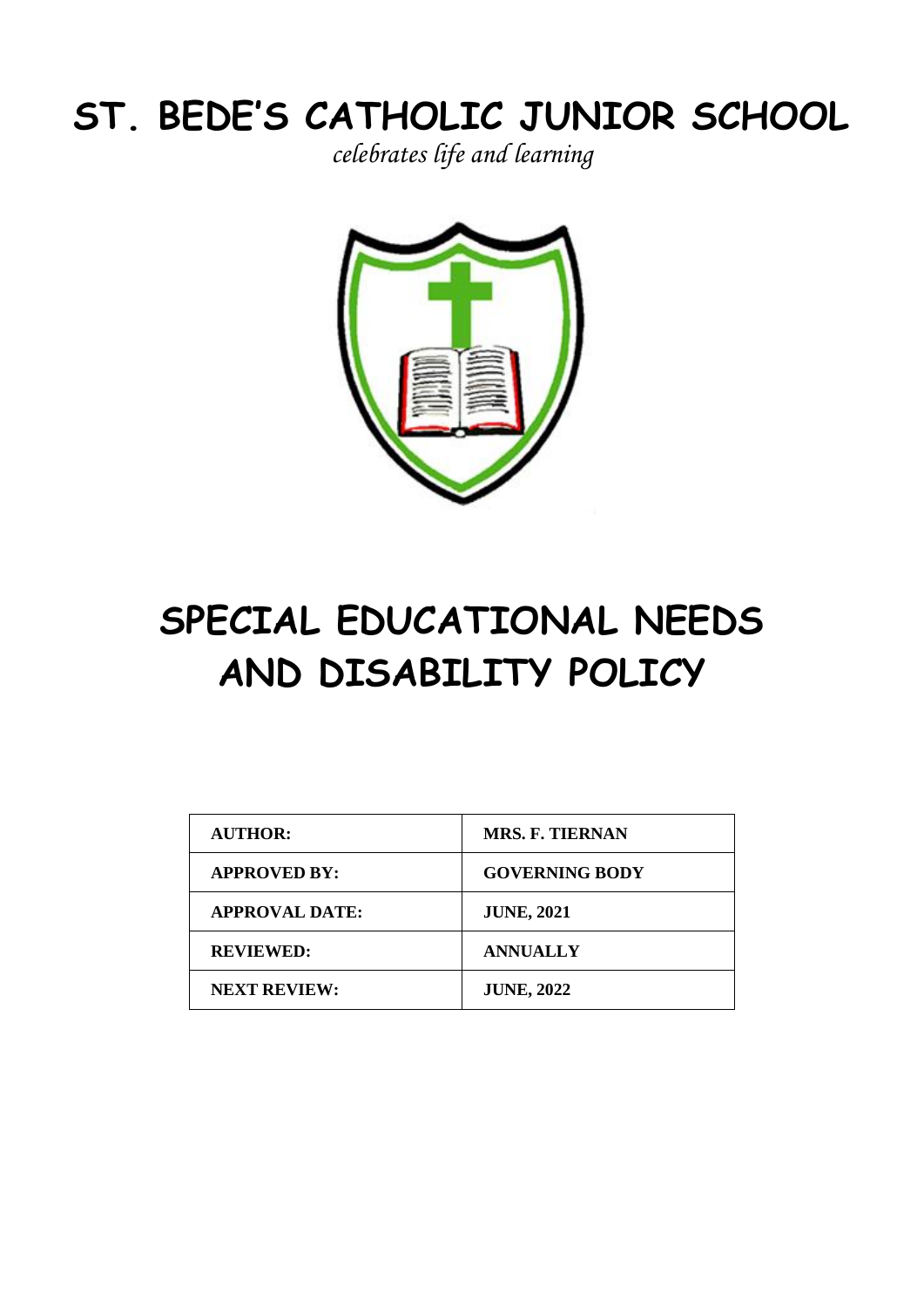# **ST. BEDE'S CATHOLIC JUNIOR SCHOOL**

*celebrates life and learning*



#### **RATIONALE**

The staff at St. Bede's Catholic Junior School are committed to providing a broad and balanced, inclusive education in a climate of warmth and support, in which self-esteem can grow and in which all pupils are valued and are regarded as unique individuals.

The aim of the Special Educational Needs and Disability Policy is to enable the staff to deliver the best possible education programme to all our pupils so that they

> *"Might have life - life in all its fullness".* (John 10:10)

This SEND Policy is written to comply with Part 3 of the 2014 Children and Families Act, the SEND Code of Practice, [The Special Educational Needs and Disability Regulations 2014](http://www.legislation.gov.uk/uksi/2014/1530/contents/made) and the Equality Act 2010.

All of our policies are interlinked and should be read and informed by all other policies. In particular the SEND Policy should be read alongside the Behaviour for Learning Policy, Nurture Policy, EAL and Bilingual Policy, Supporting Pupils at School with Medical Conditions Policy, and other curriculum policies.

#### **SEND AT ST. BEDE'S CATHOLIC JUNIOR SCHOOL**

At St. Bede's Catholic Junior School it is the belief that all children have an equal right to a full and rounded education which enables them to achieve their full potential. We use our best endeavours to secure special educational provision for pupils for whom this is required, that is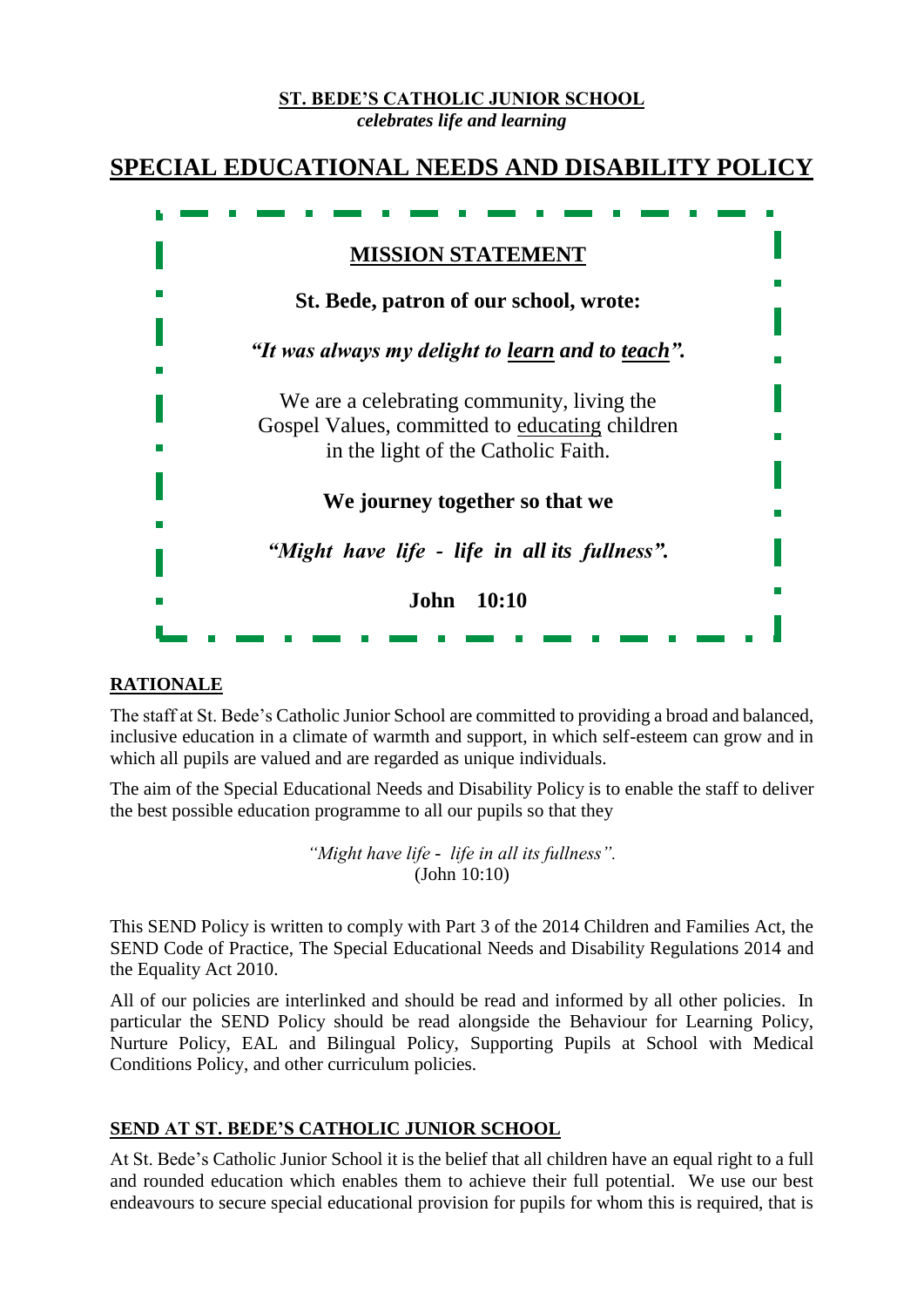'additional to and different from', that provided within the differentiated curriculum to better respond to the four areas of need identified in the Code of Practice (2014).

Our school currently provides additional and/or different provision for a range of needs, including:

- Communication and interaction, for example, autistic spectrum condition, speech, language and communication difficulties.
- Cognition and learning, for example, dyslexia, dyscalculia, dyspraxia.
- Social, emotional and mental health difficulties (SEMH), for example, attention deficit hyperactivity disorder (ADHD), attachment difficulties.
- Sensory and/or physical needs, for example, visual impairments, hearing impairments, processing difficulties, epilepsy, hypermobility, diabetes.

We also have some children with complex needs that comprises of a combination of these needs.

# **PRINCIPLES**

- To achieve the school's mission through the effective performance of each individual.
- To value individuals and meet their potential by providing a stimulating, positive, and secure environment which inspires confidence and independence.
- To manage resources in a cost-effective manner so that children's learning is developed by quality teaching and quality learning experiences.
- To work in partnership with parents/carers, other key stages and support services to promote continuity and progression in children's learning.

# **OBJECTIVES**

- To identify, at the earliest possible opportunity, barriers to learning and participation for pupils with SEND.
- To ensure that every child experiences success in their learning and achieves the highest possible standard.
- To enable all pupils to participate in lessons fully and effectively.
- To ensure that all children are offered a broad, balanced and relevant education.
- To ensure each child's progress is closely monitored and regularly reviewed.
- To value and encourage the contribution of all children to the life of the school.
- To ensure there is a graduated response to SEND.
- To work in partnership with parents/ carers and recognise their vital role in supporting their child's education.
- To work with the Governing Body to enable Governors to fulfil their statutory monitoring role with regard to the Policy Statement for SEND.
- To work closely with external support agencies, where appropriate, to support the needs of individual pupils.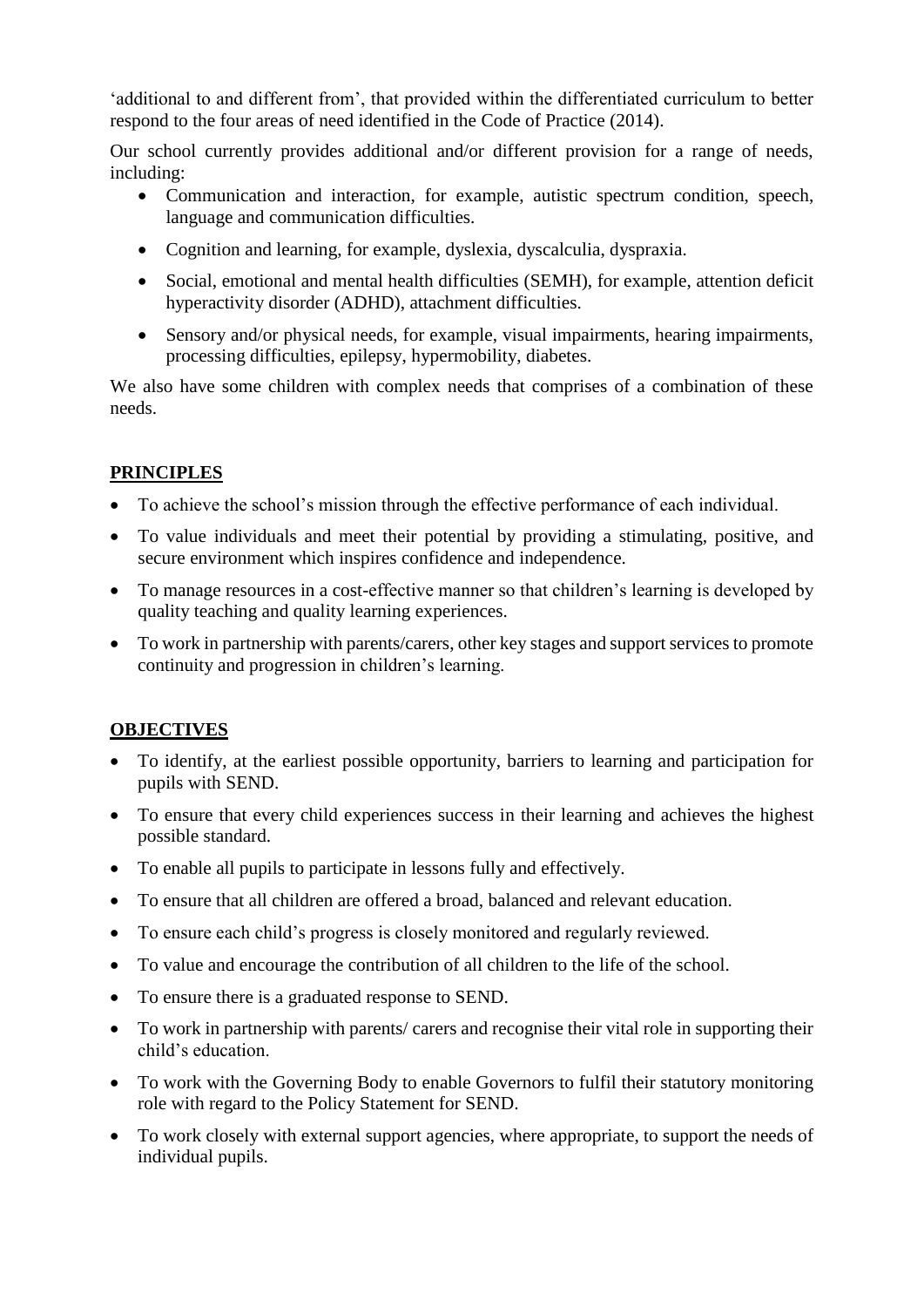• To ensure that all staff have access to training and advice to support quality first teaching and learning for all pupils.

# **DEFINITION OF SPECIAL EDUCATIONAL NEEDS**

A pupil is considered to have a SEND if they have a defined learning difficulty or disability over and above those generally experienced by the majority of their peer group in a mainstream setting. These difficulties may be sensory, cognitive, physical, social and/or emotional, and some children may have complex needs, which cover a range of difficulties.

#### **Definition of Special Educational Needs (SEN)**

A child or young person has SEN if they have a learning difficulty or disability, which calls for special educational provision to be made for him or her.

A child of compulsory school age or a young person has a learning difficulty if they:

- Has a significantly greater difficulty in learning than the majority of others of the same age or
- Has a disability which prevents or hinders him or her from making use of facilities of a kind generally provided for others of the same age in mainstream schools or mainstream post-16 institutions *SEN Code of Practice (2015 p.15)*

#### **Definition of Disability**

Many children and young people who have SEN may also have a disability that is defined in the UK Equality Act, 2010as '…a physical or mental impairment which has a long-term and substantial adverse effect on their ability to carry out normal day-to-day activities.' This definition provides a relatively low threshold and includes more children than many realise: 'long-term' is defined as 'a year or more' and 'substantial' is defined as 'more than minor or trivial' *SEN Code of Practice (2015 p.16)* 

"Special educational provision means educational or training provision that is additional to, or different from, that made generally for others of the same age in a mainstream setting in England…. Health care provision or social care provision which educates or trains a child or young person is to be treated as special educational needs provision". (*SEN Code of Practice, 2014).* This Policy aims to address the needs of these pupils.

Although there are acknowledged links, in some instances, with pupils who have English as an Additional Language (EAL) needs, this is a separate area of provision (see EAL and Bilingual Policy). Children with EAL are not regarded as having a SEND, although pupils with EAL may also have a SEND.

St. Bede's Catholic Junior School also recognises that the needs of high achieving children should also be catered for and recognised as a 'special educational need', however, this does not mean that they will be included on the SEND list. (Please refer to the Policy for the Able Child).

#### **RESPONSIBILITIES**

At St. Bede's Catholic Junior School, it is the Governing Body's duty to determine the school's general policy and approach to provision for children with SEND and to establish appropriate staffing and funding. The SEND Governor is Mrs. Claudine Ormesher who, along with the other Governors, is fully supportive of the school's SEND policies and practices. The Headteacher's Report to Governors contains an updated review of the current provision and this allows the Governing Body to monitor the effectiveness of it.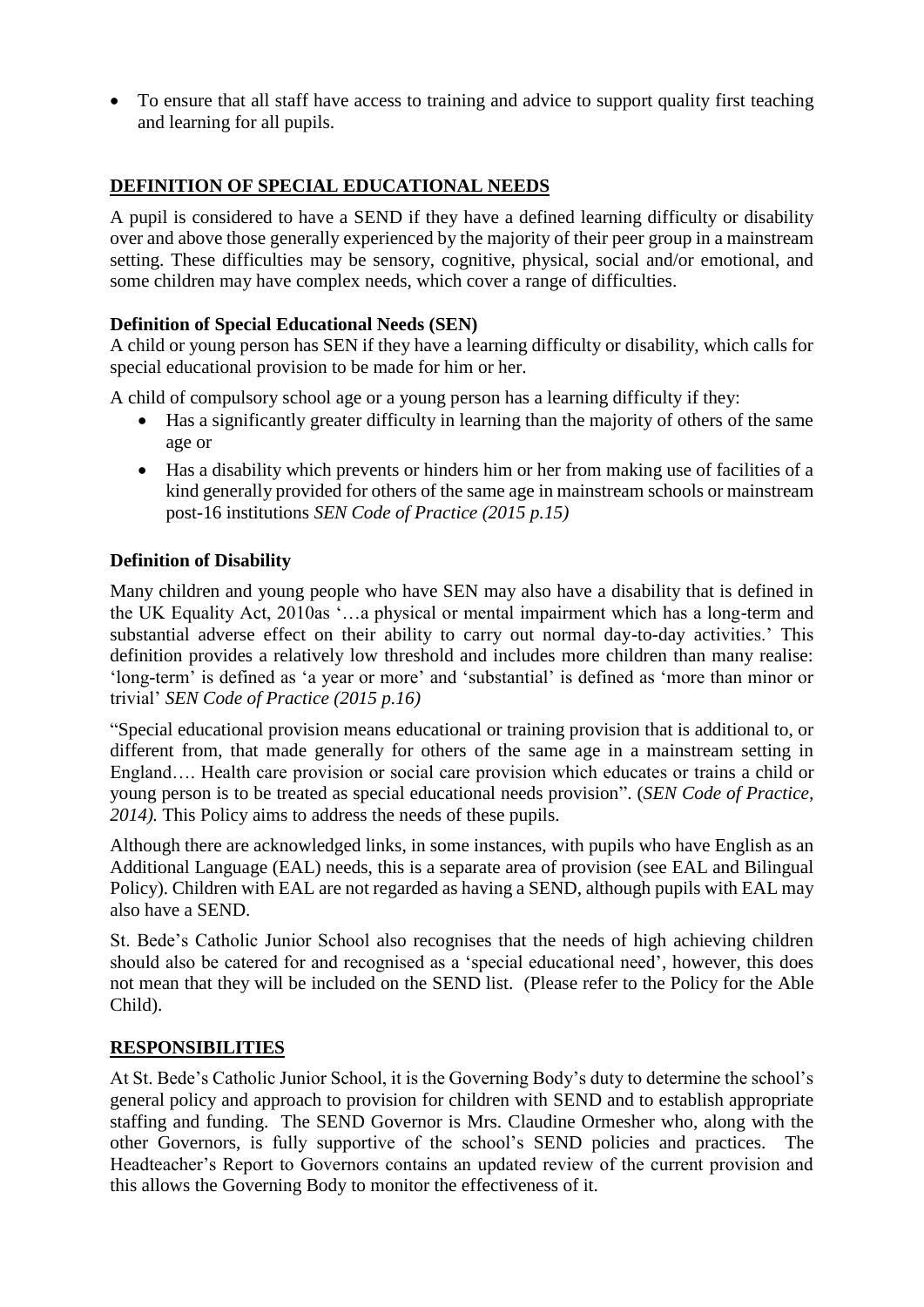The role of the SEND Governor is to:

- Help to raise awareness of SEND issues at governing board meetings;
- Monitor the quality and effectiveness of SEND and disability provision within the school and update the governing board on this;
- Work with the Headteacher and SENCDo to determine the strategic development of the SEND policy and provision in the school.

The Headteacher has responsibility for the day-to-day management of all aspects of the school, including provision and progress tracking of children experiencing special educational needs. She is supported in this by the Special Educational Needs Co-ordinator (SENDCo), Mrs. Stephenie Lloyd-Green, and has day-to-day responsibility for the implementation of the Policy and for co-ordinating the provision of education for these children. Together they ensure that the St. Bede's Catholic Junior School Special Educational Needs and Disability Policy work within the guidelines and inclusion policies of the Code of Practice (2014).

The Headteacher will:

- work with the SENCDo and SEND governor to determine the strategic development of the SEND policy and provision within the school;
- have overall responsibility for the provision and progress of learners with SEND and/or a disability.

The SENDCo will:

- work with the headteacher and SEND governor to determine the strategic development of the SEND policy and provision in the school;
- have day-to-day responsibility for the operation of this SEND policy and the coordination of specific provision made to support individual pupils with SEN, including those who have EHC Plans;
- provide professional guidance to colleagues and work with staff, parents/carers, and other agencies to ensure that pupils with SEND receive appropriate support and highquality teaching;
- advise on the graduated approach to providing SEND support;
- be the point of contact for external agencies, especially the local authority and its support services;
- liaise with potential next providers of education to ensure that the school meets its responsibilities under the Equality Act 2010 with regard to reasonable adjustments and access arrangements;
- ensure the school keeps the records of all pupils with SEND up to date.

The philosophy of the school is that the needs of children will be met by adopting a whole school approach, where all children's needs are the responsibility of the whole school staff. The Revised Code of Practice focuses on meeting these needs in the classroom, and staff accept that the responsibility for meeting the educational needs of all children in their classroom lies with them, '*All teachers are teachers of children with special educational needs'* (SEN Code of Practice p. 44). This responsibility remains, with or without a formal assessment of the children's needs.

Each class teachers is responsible for:

- the progress and development of every pupil in their class;
- working closely with any teaching assistants or specialist staff to plan and assess the impact of support and interventions and how they can be linked to classroom teaching;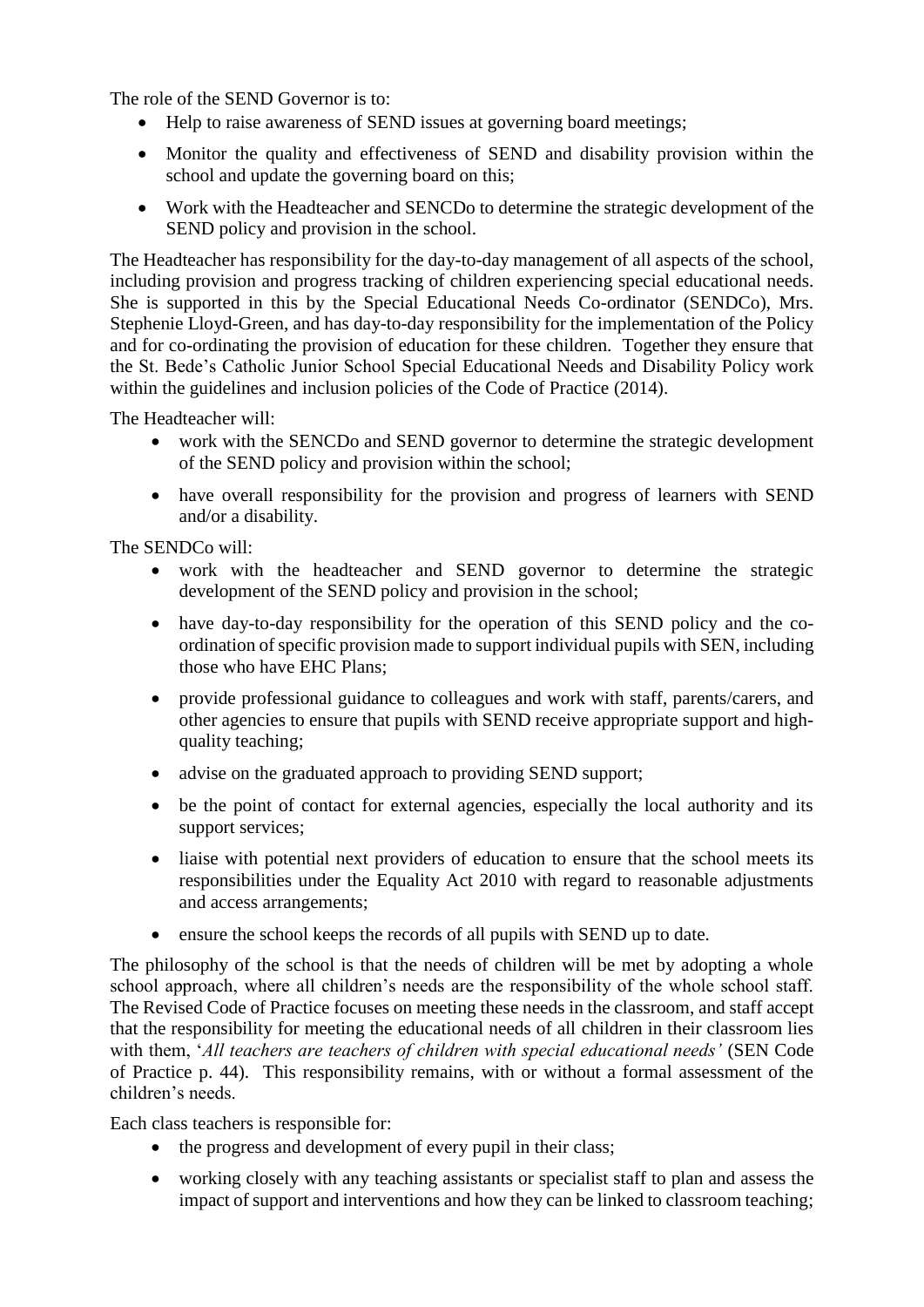- working with the headteacher and SENDCo to review each pupil's progress and development and decide on any changes to provision;
- ensuring they follow this SEND policy.

Enquiries about an individual child's progress should be addressed at first to the class teacher since he or she is the person who knows the child best. Other enquiries can be addressed to Mrs. Stephenie Lloyd-Green (SENDCo).

#### **ADMISSION ARRANGEMENTS**

All children are welcomed to our school irrespective of learning and/or physical needs, in accordance with our Admissions Policy. The School works closely with the infant school, the Local Authority and outside agencies to ensure the smooth transition of pupils with a special educational need and/or a disability. The admission arrangements for all pupils are in accordance with national legislation, including the Equality Act 2010. This includes children with any level of SEND; those with statements or Education Health and Care Plans (EHCP), and those without.

# **ACCESS**

The School is committed to providing inclusive educational and non- educational services in a non-discriminatory manner.

Our School recognises that for some pupils, the nature of their disabilities and or special educational needs may mean that they experience specific difficulties related to accessing education and/or the physical environment. The School will endeavour to ensure that pupils with Special Educational Needs and/or Disabilities are given access to the same standards of learning opportunities and experiences as all other pupils.

The School Accessibility Plan details the ongoing processes and progress to achieving inclusive access for all to the school environment, the national curriculum and information.

#### **TRANSITION ARRANGEMENTS**

#### **Transition into and within school**

Staff understand how difficult it is for children and parents/carers as they move into a new class or new school and we do all that we can, according to the individual needs of the child, to make transitions between classes as smooth as possible. They may include:

- Additional meetings for the parent/carers and the new teacher;
- Additional visit to the new classroom environment, to identify where the toilets are, where resources are stored, etc.;
- Opportunities to take photographs of key people and places to make a social story;
- Additional opportunities for the child to spend time with their new teacher.

#### **Transition to secondary school**

Transition meetings for all pupils in Year 6, are held during the spring and/or summer term of Year 6. If a child has a SEND, then contact may be made earlier to enable as smooth a transition as possible and to ensure that the right provision is in place in their chosen setting. A representative from the secondary school is invited into school to discuss the child's needs and any additional transition arrangements required are made at this meeting, for example, extra visits, etc.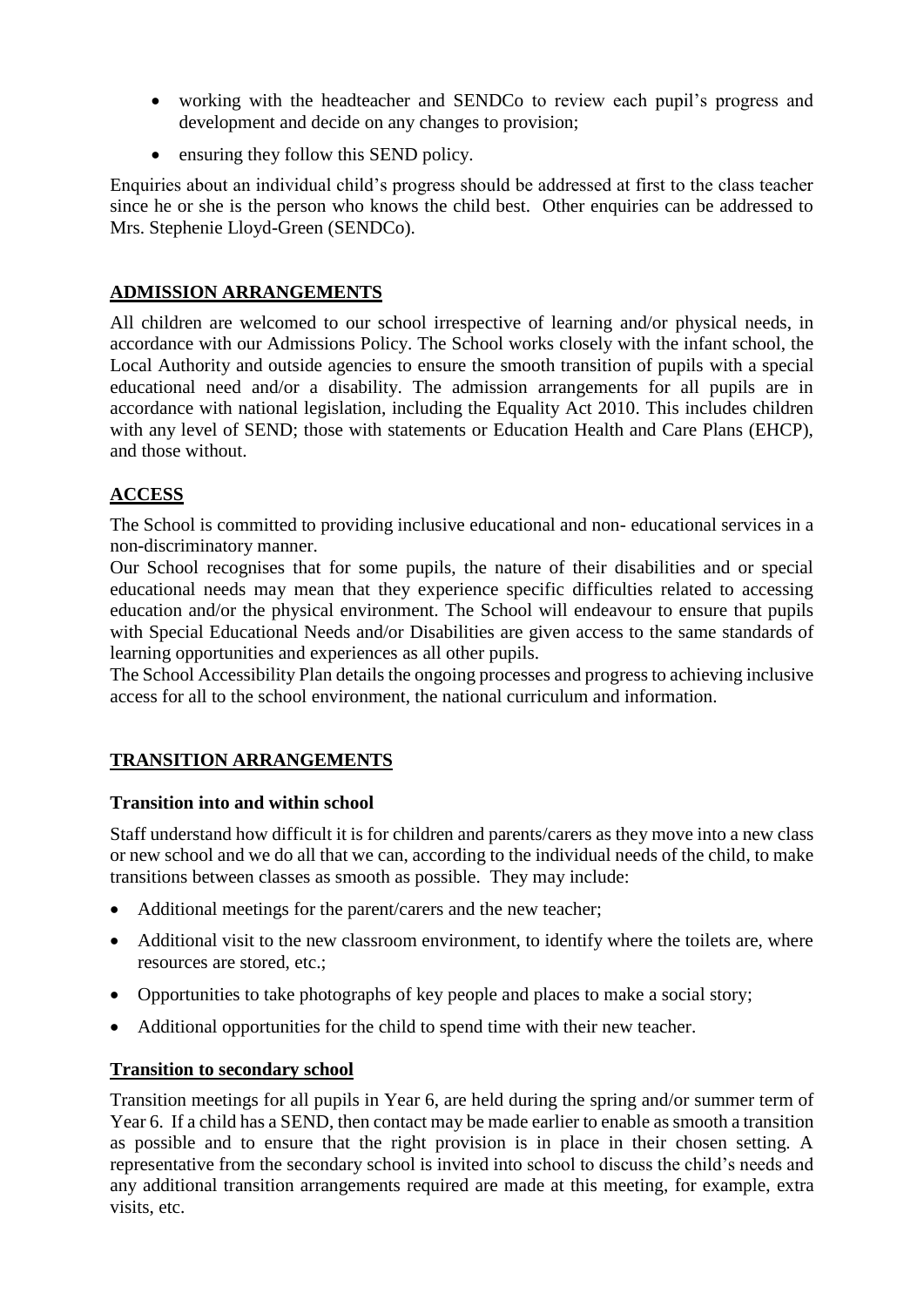# **PROVISION**

At St. Bede's Catholic Junior School we can make provision for every kind of frequently occurring special educational need without an Education, Health and Care Plan. For instance Dyslexia, Dyscalculia, Developmental-Coordination Disorders [which includes Dyspraxia], Speech, Language and Communication needs, Autism Spectrum Condition, Cognition and Learning Difficulties, Social, Emotional and Mental Health Difficulties (including ADHD). There are other kinds of special educational need which do not occur as frequently and with which the school may be less familiar. In the event of this occurring, we can access training and advice so that these kinds of needs can be met.

The school also currently meets the needs of pupils with an Education, Health and Care plan that include one or a combination of the following kinds of special educational need:

- Autism Spectrum Condition
- Sensory Processing Disorder
- Speech Language and Communication Needs
- Cognition and Learning Difficulties
- Physical and Sensory Difficulties
- Complex Medical Needs.

Decisions on the admission of pupils with an Education, Health and Care plan are made by the Local Authority.

The admission arrangements for pupils without an Education, Health and Care Plan do not discriminate against or disadvantage disabled children or those with Special Educational Needs.

Children with a SEND are fully integrated in all aspects of the school. All lessons, with the exception of English and mathematics, are taught in mixed ability classes with work and learning experiences differentiated, where necessary, to meet the needs of individual children. English and mathematics are taught in ability groups. Throughout the school, children are given additional support by a Teaching Assistant and/or other additional adults to help to meet their needs. This can either be within the main classroom, in small groups, or if required, one to one.

St Bede's Catholic Junior school has adopted the Maths - No Problem! maths scheme which is based on the Singaporean approach to teaching maths. It focuses on using a 'concrete, pictorial, abstract' (CPA) approach which is a highly effective approach to teaching that develops a deep and sustainable understanding of maths. Developed by American psychologist, Jerome Bruner, the CPA approach is the mainstay of maths teaching in Singapore. The Singaporean approach to teaching mathematics has been proven to be highly effective for children experiencing any SEND.

Teachers work collaboratively within year groups, with the Headteacher, SENDCo and Teaching Assistants to plan and deliver the curriculum, and monitor the progress of children with a SEND.

#### **CHILDREN WITH MEDICAL NEEDS**

A pupil's medical needs can broadly be summarised as being of two types:

• Short term, affecting their participation in school activities and for which they are on a course of medication or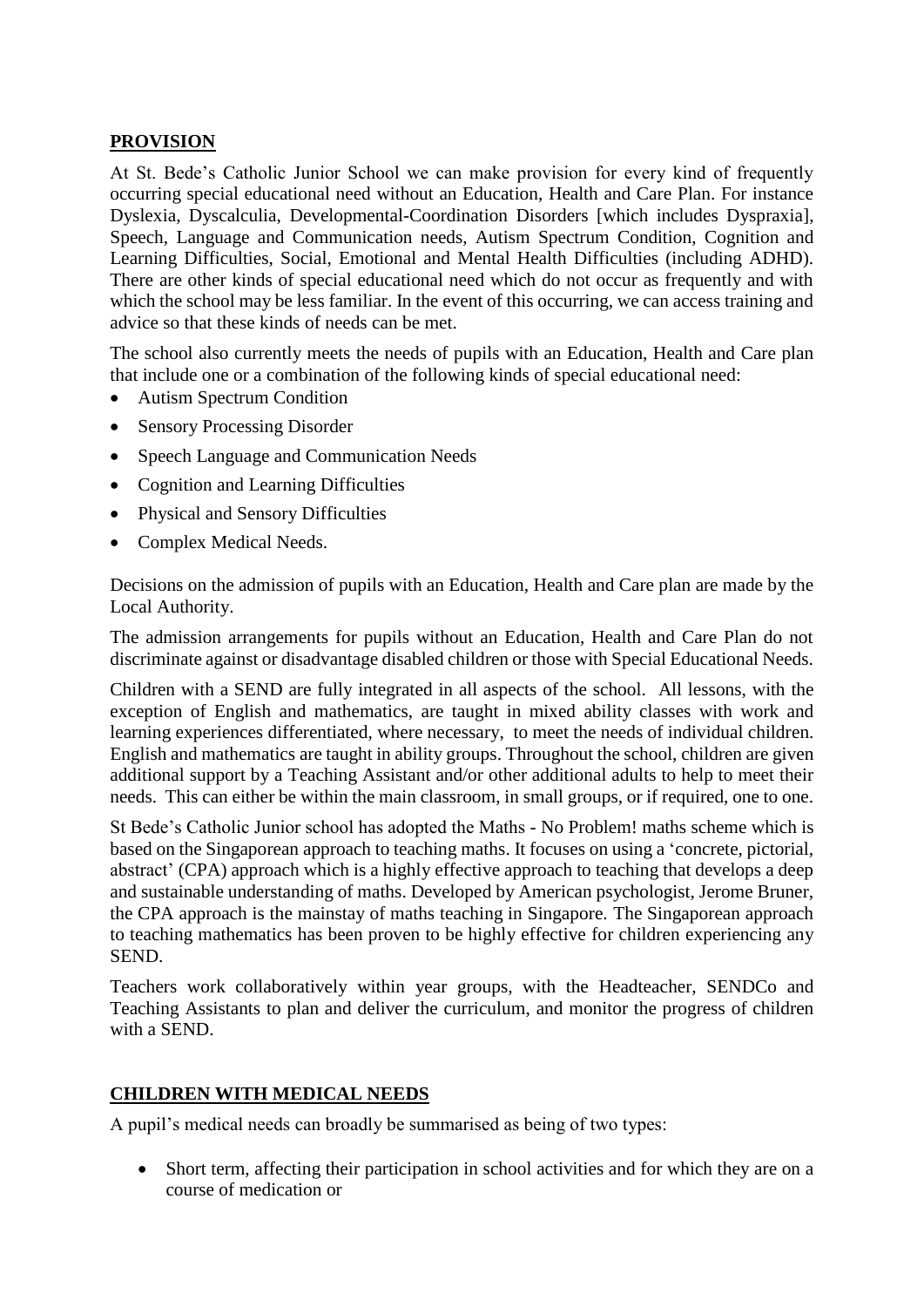• Long term, potentially limiting their access to education and requiring extra care and support.

Our School has a Supporting Children with Medical Conditions Policy in place to ensure that arrangements are made to support pupils with medical conditions. Our School will ensure that such children can access and enjoy the same opportunities at school as any other child. Pupils with medical conditions, including both physical and mental health conditions will be properly supported so that they have full access to education, including school trips and physical education. Individual Health Care Plans provided by the relevant support agency are written to help staff identify the necessary safety measures to support children and ensure that they and others are not put at risk.

# **NURTURE APPROACH**

In order to meet the needs of children who may arrive in school without having had positive early life experiences; who have some form of developmental delay or have other specific learning difficulties, St. Bede's Catholic Junior School adopts a whole-school nurturing approach and offers a nurture group which runs on a daily basis in a designated nurture environment named 'The Den'.

Within The Den children have their own themed curriculum which has a large emphasis on PSHE, social and emotional literacy and speaking and listening. There are clear links to other core and foundation subjects throughout the work. A book is used to provide a stimulating and fun starting point for the children's learning. Weekly planning which, where possible, incorporates the progression of key skills is undertaken by the SENDCo who is also the Nurture Group Leader.

Both the SENDCo and the teaching assistant who lead the nurture group have attended accredited nurture training and the SENDCo is a member of the local authority Nurture Network group who has regular nurture network meetings.

For more details about the group, including the principles of the nurturing approach; the role of the nurture leader; the environment; the daily routines, identification and referral etc. please refer to the Nurture Group Policy.

#### **MENTAL HEALTH AND WELLBEING**

The Department for Education (DfE) recognises that: "in order to help their children succeed; schools have a role to play in supporting them to be resilient and mentally healthy". Schools can be a place for children and young people to experience a nurturing and supportive environment that has the potential to develop self-esteem and give positive experiences for overcoming adversity and building resilience. For some, school will be a place of respite from difficult home lives and offer positive role models and relationships, which are critical in promoting children's wellbeing and can help engender a sense of belonging and community.

Our role in school is to ensure that children are able to manage times of change and stress, and that they are supported to reach their potential or access help when they need it. We also have a role to ensure that children learn about what they can do to maintain positive mental health, what affects their mental health, how they can help reduce the stigma surrounding mental health issues, and where they can go if they need help and support.

Our aim is to help develop the protective factors which build resilience to mental health problems and to be a school where:

• All children are valued.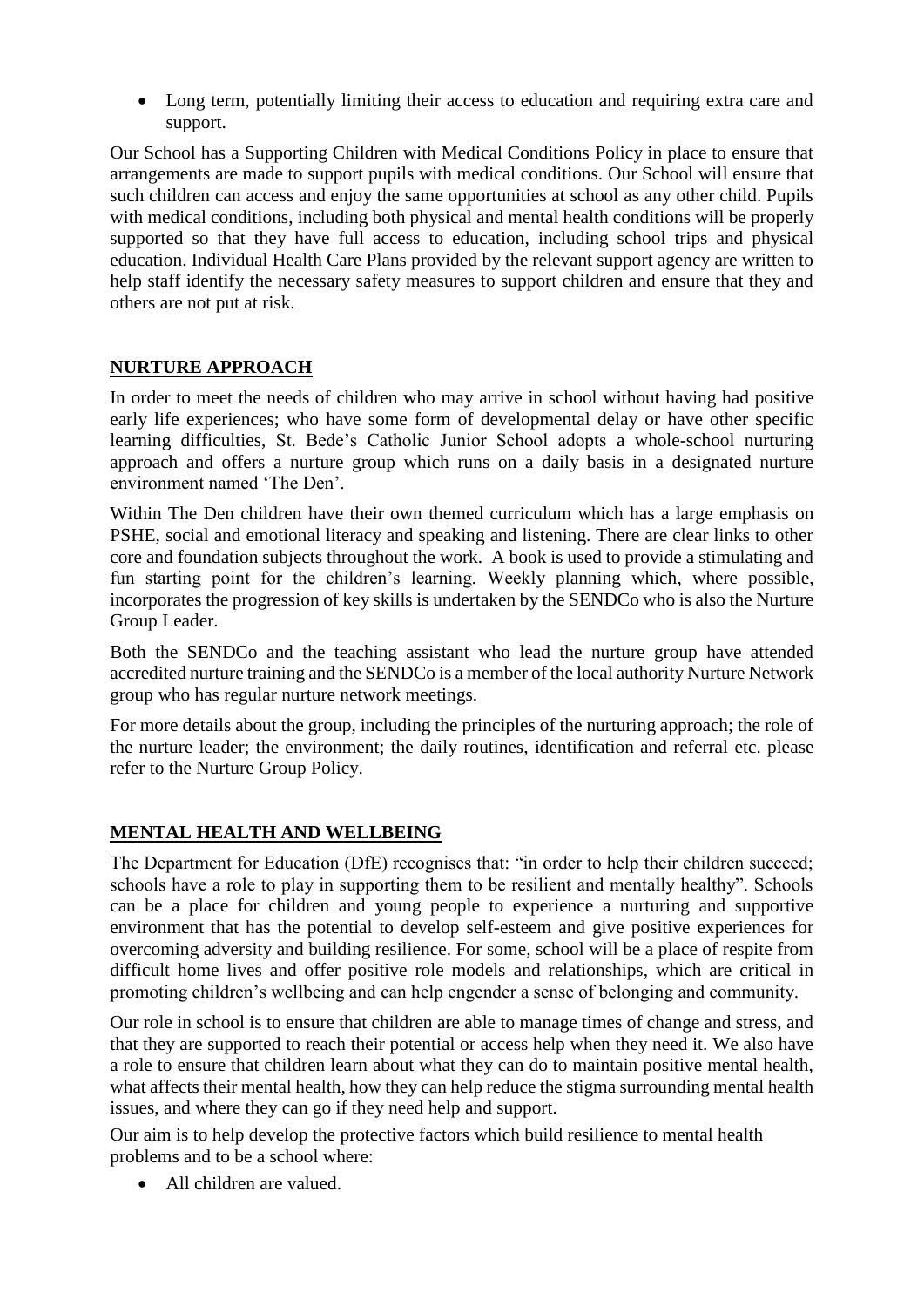- Children have a sense of belonging and feel safe.
- Children feel able to talk openly with trusted adults about their problems without feeling any stigma.
- Positive mental health is promoted and valued.
- Bullying is not tolerated.

In addition to children's wellbeing, we recognise the importance of promoting staff mental health and wellbeing. A new document has been produced that outlines the steps that the Headteacher and Senior Leadership Team will follow to promote staff well-being.

For more details about our approach to supporting the mental health and wellbeing of the school community, please refer to the Mental Health and Well-being Policy.

#### **IDENTIFICATION AND ASSESSMENT**

The school follows the guidance laid out in the 2014 Code of Practice. It is the responsibility of the SENDCo to maintain individual records of all the children identified as having SEND who are in receipt of any extra provision from external agencies. These records are held centrally in the Headteachers office, on the administration computer system and on CPOMS. IIPs (either individual or group) are written and stored by the relevant staff and are held in the child's class, along with any copies of recommendations made by external agencies.

At St. Bede's Catholic Junior School, we formally monitor the progress of all pupils three times a year to review their academic progress. Where progress does not meet expectations, even if a Special Educational Need has not been identified; extra support is implemented to enable the pupil to catch-up. Examples of extra support are focus groups in class, pre and post tutoring, more frequent individual reading and the use of specific software to support learning such as IDL, Dyslexia Gold etc.

Some pupils may continue to make inadequate progress, despite high-quality teaching targeted at their areas of weakness. For these pupils, and in consultation with parents / carers, we will use a further range of assessment tools to determine the cause of the learning difficulty. In addition, we have access to the Specialist Teacher and Learning Service, Educational Psychology Service, Woodview Child Development Centre and Speech, Language and Communication Therapy Service (Chatterbugs) who will assess further. The purpose of a more detailed assessment is to understand what additional resources and different approaches are required to enable the pupil to make better progress. These will be shared with parents, put into an Individual Inclusion Plan (IIP) and reviewed regularly and refined/revised, if necessary. At this point, we will have identified that the pupil has a special educational need because the school is making special educational provision for the pupil which is 'additional to and different from' that which is normally available.

If the pupil can make good progress using this additional and/or different resource (but would not be able to maintain this good progress without it, we will continue to identify the pupil as having a Special Educational Need. If the pupil can maintain good progress without the additional and/or different resources he or she will no longer be identified as having a Special Educational Need. When there is any change in identification of the Special Educational Need status parents / carers will be notified.

We will ensure that all teachers and support staff who work with the pupil are aware of the support to be provided and the teaching approaches to be used.

#### **IMPLEMENTATION, MONITORING AND REVIEW PROCEDURES**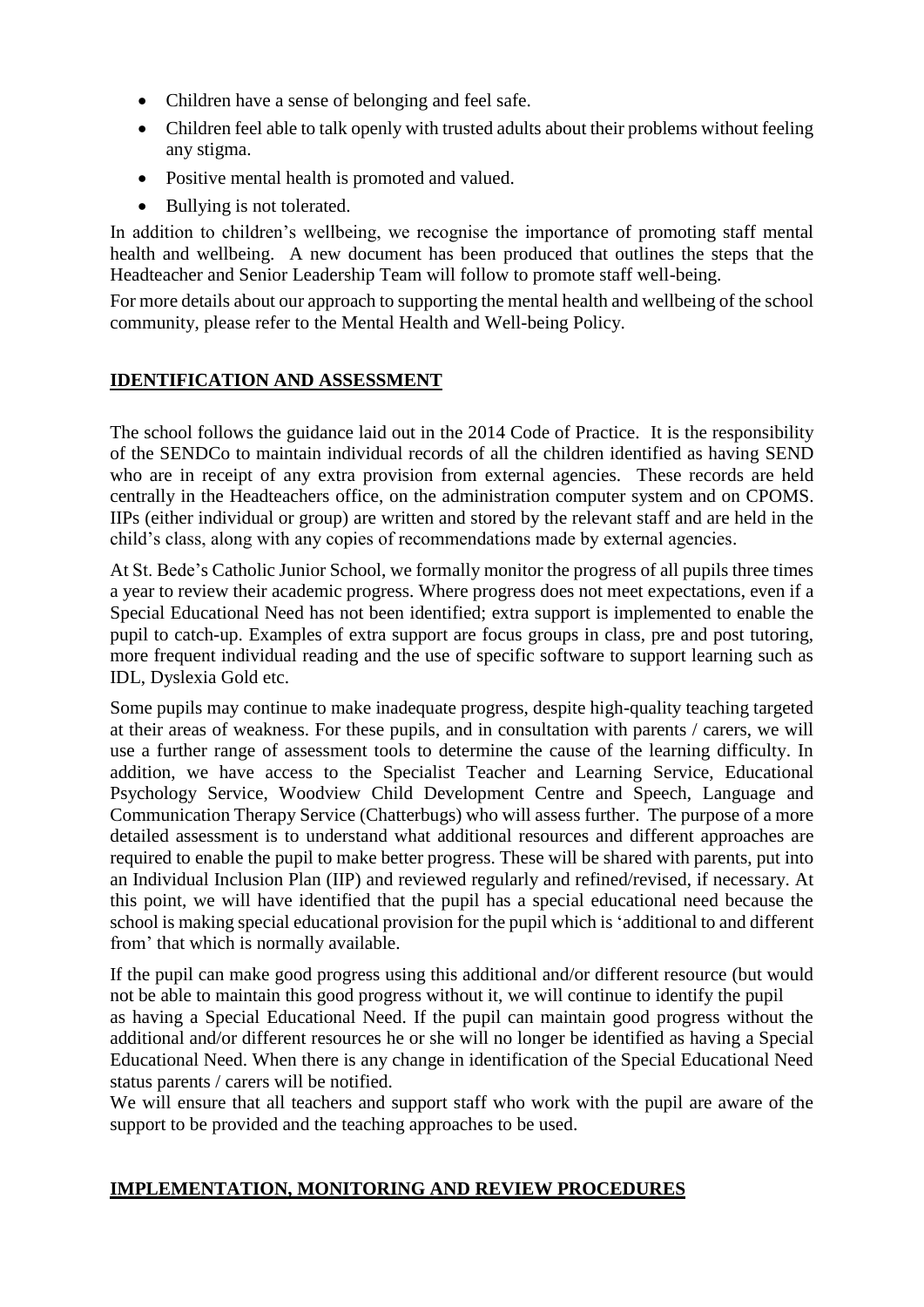Once identified as needing additional support, in discussion with the child and their parent(s)/carer(s), he/she is placed at the SENS (Special Educational Needs Support) category of the 2014 Code of Practice. An IIP is drawn up and a profile of the child's needs and strengths is established. The IIP is written in collaboration with the class/group teacher, the SENDCo and the child and is discussed with the parent/carer. It establishes what interventions are to be provided which are 'additional to and different from,' those provided as part of the school's usual differentiated curriculum. The class teacher remains responsible for working with the child on a daily basis and for planning and delivering the programme. The SENDCo is available for support and advice. The IIPs are reviewed termly and a decision is made whether support needs to be maintained, increased or removed, depending on individual progress.

The SEN Code of Practice (2015, 6.17) describes inadequate progress thus:

- Is significantly slower than that of their peers starting from the same baseline
- Fails to match or better the child's previous rate of progress
- Fails to close the attainment gap between rate of progress
- Widens the attainment gap.

For pupils with an Education, Health and Care Plan there will be an annual review of the provision made for the child, which will enable an evaluation of the effectiveness of the special provision. This review will involve the child, parents/ carers, school staff and possibly a representative from the local authority, particularly if it is a transition year or specific changes are anticipated.

#### **PARENTS/CARERS IN PARTNERSHIP**

St. Bede's Catholic Junior School recognises that the successful education of our children is dependent upon an active and equal partnership with parents/carers. We have a common, shared interest in our children, who at all times are central to all our efforts. Parents and carers are involved in the pupil's education from initial identification of needs to possible request for extra support. They are involved in review meetings and the school has an 'open door' policy where parents are encouraged to come into school to discuss any problems or issues.

Our School holds Parent/ Carer meetings three times a year to discuss progress and goals and provides a mid-year and annual written report. If any parent/carer has concerns or complaints regarding the education of their child then the school staff investigates them promptly. If the matter cannot be resolved then parents/carers have a right to make representation to the Headteacher and then to the Governing Body. Parents/carers also have access to the local independent Parent Partnership Scheme which can offer advice and information on all aspects of SEND.

#### **SEND INFORMATION REPORT**

The governing bodies of maintained schools and maintained nursery schools and the proprietors of academy schools **must** publish information on their websites about the implementation of the governing body's or the proprietor's policy for pupils with Special Educational Needs and/ or Disabilities (SEND). The information published is updated annually and any changes to the information occurring during the year, is updated as soon as possible. This SEND Information Report has been compiled using the information required as set out in the Special Educational Needs and Disability Regulations 2014. St Bede's Catholic Junior School's SEND Report can be found on the School website under Statutory Information, SEND.